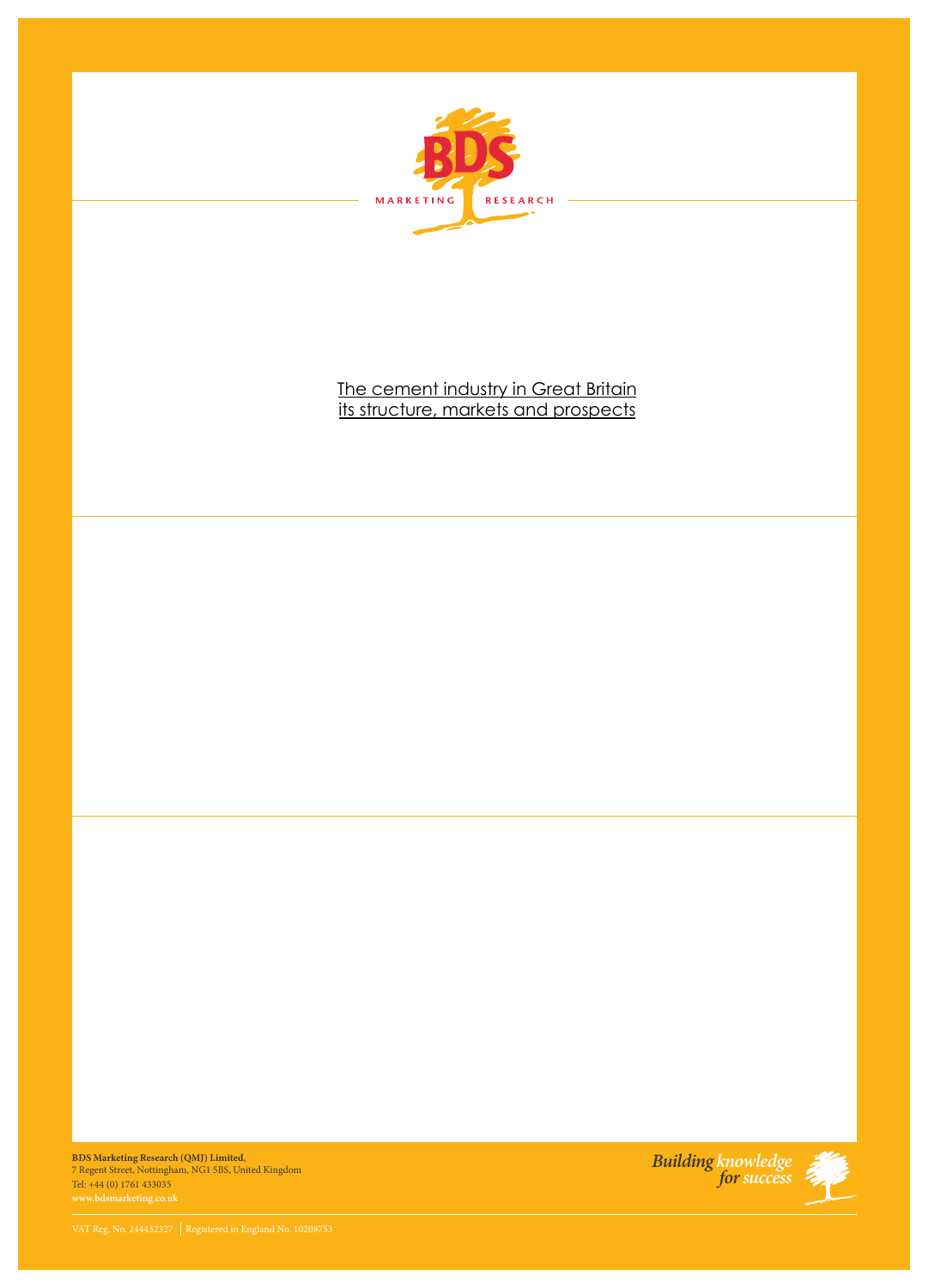## The cement industry in Great Britain – its structure, markets and prospects

## **Contents**

|                | Contents                                                                                                                                                                                                                                                                                                                                                                                        | Page No's                                                |
|----------------|-------------------------------------------------------------------------------------------------------------------------------------------------------------------------------------------------------------------------------------------------------------------------------------------------------------------------------------------------------------------------------------------------|----------------------------------------------------------|
| 1              | Introduction                                                                                                                                                                                                                                                                                                                                                                                    | 1                                                        |
| $\overline{2}$ | Market size<br>2.1<br>Current market size<br>2.2<br>Trends in cement volumes<br>2.3<br>Cement imports                                                                                                                                                                                                                                                                                           | $\overline{2}$<br>$\overline{2}$<br>3<br>6               |
| 3              | Trends and analysis of product uses<br>3.1<br><b>Bulk cement</b><br>3.2<br>Packed cement                                                                                                                                                                                                                                                                                                        | 10<br>10<br>13                                           |
| 4              | Company market shares<br>4.1<br>Total cement market including imports<br>4.1.1<br>Breedon<br>4.1.2<br>Tarmac<br>4.1.3<br>Cemex<br>4.1.4 Hanson<br>4.1.5<br><b>Aggregate Industries</b><br>4.1.6<br>Others<br>4.2<br>Bulk and packed cement<br>4.3<br>Internal cement requirements for cement suppliers                                                                                          | 15<br>15<br>16<br>17<br>18<br>18<br>19<br>20<br>21<br>22 |
| 5              | Location and ownership of cement sources<br>Estimated outputs and capacities of cement plants<br>5.1<br>5.2<br>Estimated outputs and capacities of cement imports                                                                                                                                                                                                                               | 25<br>25<br>28                                           |
| 6              | Regional cement markets<br><b>Bulk cement</b><br>6.1<br>6.2<br>Packed cement                                                                                                                                                                                                                                                                                                                    | 29<br>29<br>30                                           |
| 7              | Cementitious materials<br>7.1<br>Total market<br>7.2<br>Ground granulated blast furnace slag (GGBS)<br>7.3<br>Fly ash                                                                                                                                                                                                                                                                           | 31<br>31<br>33<br>34                                     |
| 8              | Investment, Innovation and development opportunities and strategies for<br>cement companies<br>Investment<br>8.1<br>8.2<br>Innovation in cement, new products and services<br>8.2.1<br>New product lines<br>8.2.2<br>Carbon storage and usage<br>8.2.3<br>Digitisation and robotics<br>8.2.4<br>Low-carbon products<br>8.2.5<br>Waste and alternative fuels<br>8.3<br>Development opportunities | 35<br>35<br>37<br>37<br>38<br>38<br>39<br>40<br>41       |
| 9              | Future industry prospects to 2022                                                                                                                                                                                                                                                                                                                                                               | 42                                                       |
| 10             | <b>BDS Reports</b>                                                                                                                                                                                                                                                                                                                                                                              | 45                                                       |

© BDS Marketing Research (QMJ) Limited, 7 Regent Street, Nottingham, NG1 5BS, United Kingdom Tel: +44 (0) 1761 433035 www.bdsmarketing.co.uk